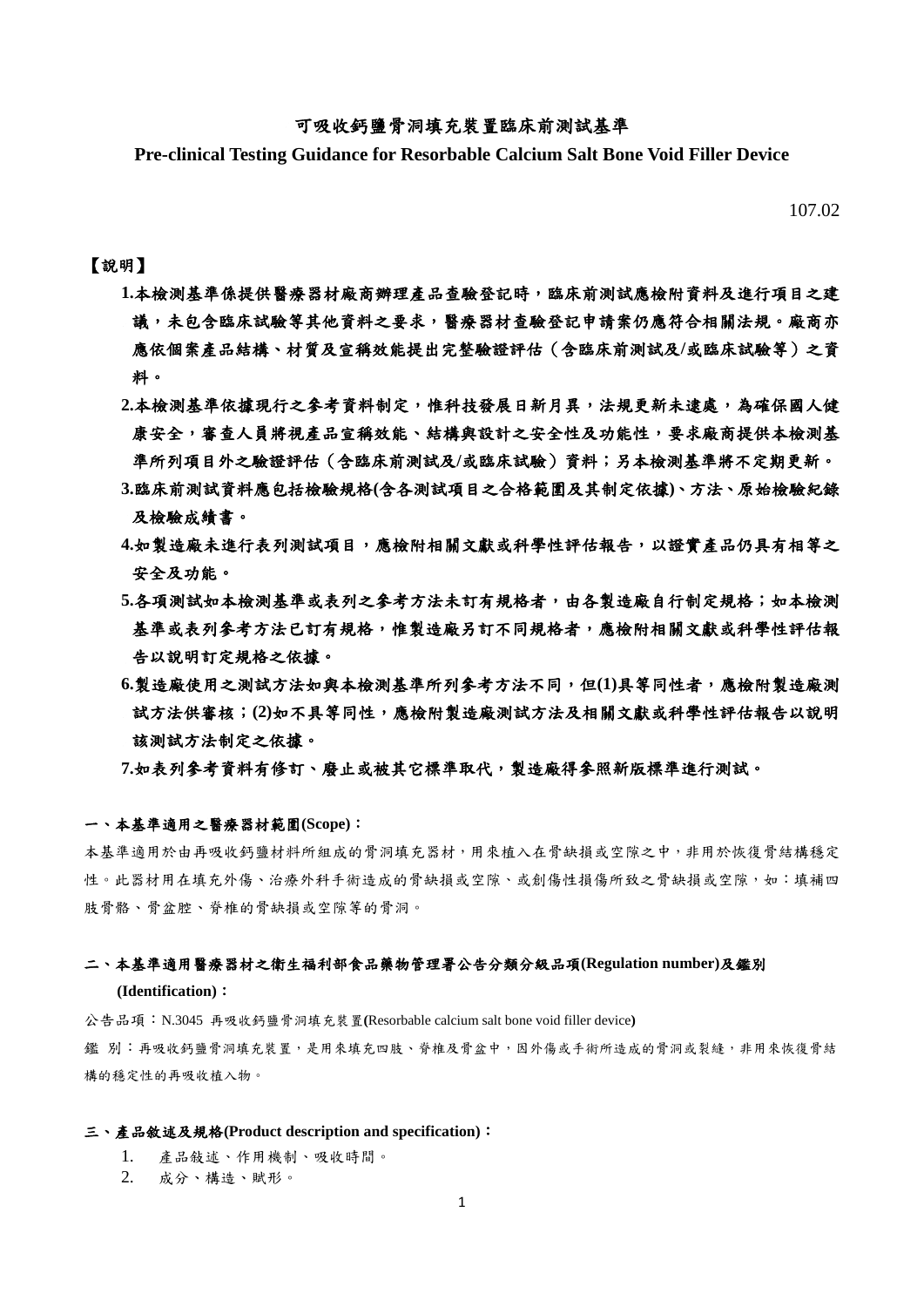- 3. 滅菌說明、包裝、保存條件、有效期間等。
- 4. 操作方法、固定說明。
- 5. 器材工作時間、固化反應時間,與固化干擾(時間、範圍)的預防措施。
- 6. 多餘器材從缺陷部位移除的時機與方法說明。

# 四、安全性及功能性試驗資料**(Safety and performance data)**

| 項<br>目                  | 規格、需求及/或應進行測試                                              | 考<br>參<br>方<br>法                   |
|-------------------------|------------------------------------------------------------|------------------------------------|
| 1.生物相容性試驗               | (1)細胞毒性(Cytotoxicity)。                                     | ISO 10993-1(2009) <sup>(2)</sup>   |
| (Biocompatibility test) | (2) 過敏試驗(Sensitization)。                                   | ISO 10993-3 $(2014)^{(4)}$         |
|                         | (3)刺激或皮内刺激試驗(Irritation/Intracutaneous reactivity)。        | ISO 10993-5 $(2009)^{(5)}$         |
|                         | (4) 急性毒性試驗(Acute systemic toxicity)。                       | ISO10993-6(2016) <sup>(6)</sup>    |
|                         | (5)亞急性及亞慢性毒性試驗(Subacute and subchronic toxicity)。          | ISO 10993-10 $(2010)^{(7)}$        |
|                         | (6)基因毒性試驗(Genotoxicity)。                                   | ISO10993-11(2017) <sup>(8)</sup>   |
|                         | (7) 植入(Implantation)。                                      |                                    |
|                         | 新材質應另檢附以下測試:                                               |                                    |
|                         | (1)慢性毒性試驗(Chronic toxicity)。                               |                                    |
|                         | (2)致癌性試驗(Carcinogenicity)。                                 |                                    |
| 2. 無菌                   | 進行滅菌確效(Sterilization validation)確保SAL(Sterility assurance  | ISO 17665-1 $(2006)^{(9)}$         |
| (Sterility)             | level)小於 $10^{-6}$ 。                                       | ISO11135-1(2014) <sup>(10)</sup>   |
|                         |                                                            | $ISO11137-1(2006)^{(11)}$          |
|                         |                                                            | ISO 11137-2(2013) <sup>(12)</sup>  |
|                         |                                                            | ISO 11137-3 $(2017)^{(13)}$        |
| 3. 熱原(Pyrogen)          | 如製造廠宣稱產品為無熱原(non-pyrogenic),應進行熱原試驗並                       | 依各國藥典規定                            |
|                         | 符合其宣稱。                                                     |                                    |
| 4.化學性質評估                | (1)主成分定性及定量                                                | FDA Guidance $(2002)^{(1)}$        |
| (Chemical Properties)   | (2) 微量不純物分析(Trace element analysis)                        | ISO 13175-3 $(2012)^{(3)}$         |
|                         | 含量不得超過下表所列: (The concentration of trace                    |                                    |
|                         | elements shall be limited as follows)                      |                                    |
|                         | 微量元素<br>含量極限 (ppm)                                         |                                    |
|                         | 30<br>P <sub>b</sub><br>5<br>Hg                            |                                    |
|                         | 3<br>As<br>Cd                                              |                                    |
|                         | (3)重金屬總含量不可超過50ppm。                                        |                                    |
| 5.物理性質評估                | (1)結晶相的定性和定量測定(Qualitative and quantitative                | FDA Guidance (2002) <sup>(1)</sup> |
| (Physical Properties)   | determination of crystalline phases), 如相純度(Phase purity)、元 | ISO 13175-3 $(2012)^{(3)}$         |
|                         | 素分析(Elemental analysis)及繞射圖譜分析(Diffraction patterns)       |                                    |
|                         | 等。                                                         |                                    |
|                         | (2)形態、造型及其尺寸規格(Form, shape and dimensional                 |                                    |
|                         | specifications) •                                          |                                    |